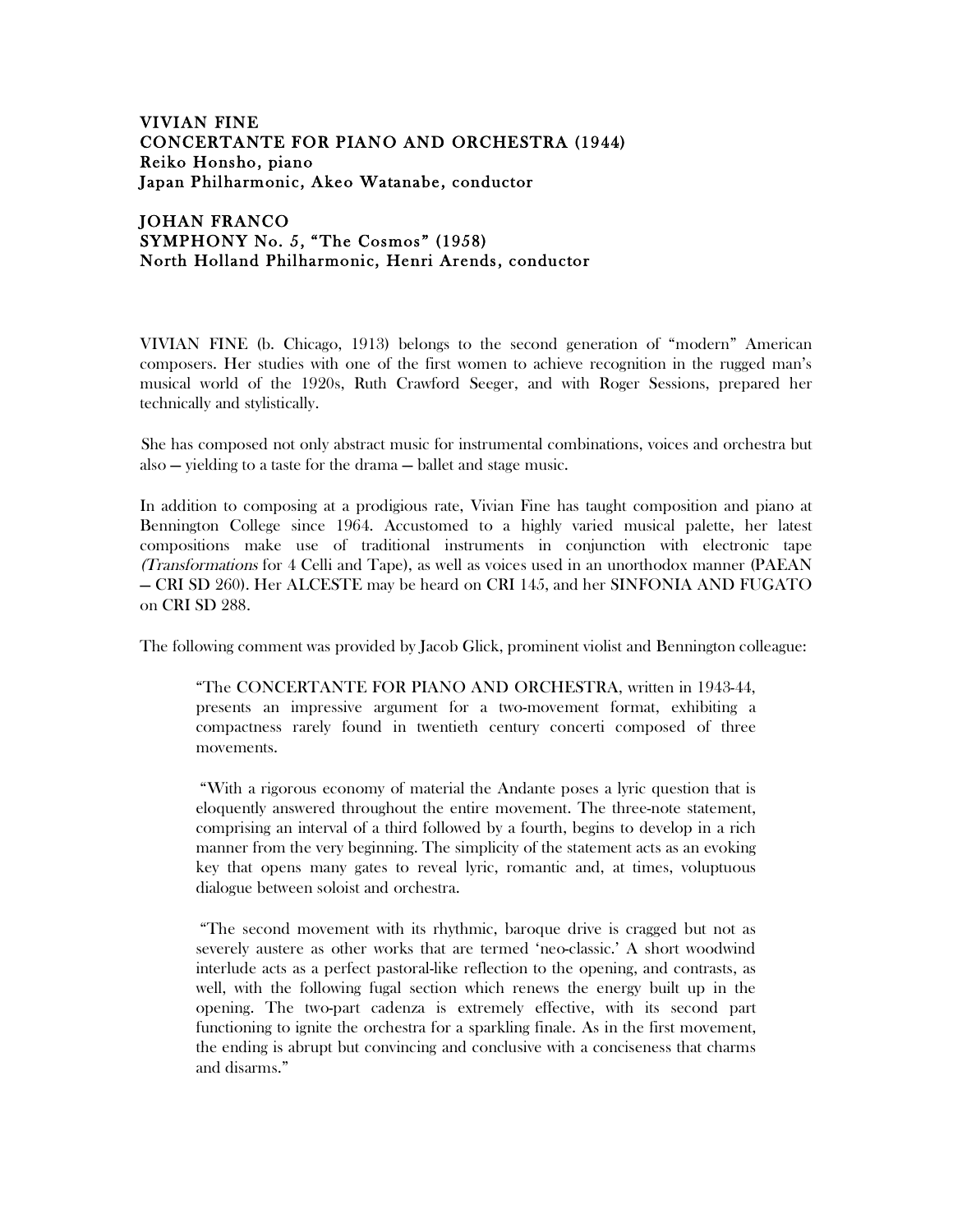JOHAN FRANCO (b. Zaandam, Holland, 1908) is a prolific composer of works of every description including five symphonies, an Oratorio The Stars Look Down; a Cantata AS THE PROPHETS FORETOLD (CRI SD 222); incidental music for five productions of the Everyman Players; five Concerti Lirici; numerous choral works; solo sonatas for violin, viola, cello, saxophone; many piano compositions, and nearly 100 compositions for the carillon which has had his special attention for some years.

Franco studied with the foremost Dutch composer and pedagogue, Willem Pijper, and after the successful premiere of his first symphony by the Rotterdam Philharmonic in 1934 he moved to and settled in New York. In 1942 he became an American citizen and served in the Air Force during World War II. He married Eloise Bauder Lavrischeff in 1948 and has resided in Virginia Beach, Virginia, ever since. Many of Franco's compositions are based upon his wife's texts.

SYMPHONY No. 5 "The Cosmos" is subdivided in four movements, the first and second played without interruption and are entitled The Beginning  $-$  Nocturne, The Planets  $-$  Earth and Man. Johan Franco's style is here distinctive and not patterned after any particular school. In his concern for subtlety of structure and melodic expressiveness he seems to be influenced by the French School of the 20th Century. Perhaps more striking and important is the spiritual affinity and, in some degree, technical similarity between Franco and the composers of Palestrina's school. Both share the same purity of style and mystical quality.

For all its inner complexities, SYMPHONY No. 5 is a work of ready accessibility, being constructed in a forthright uncomplicated style. The four movements are closely related and the climax of the first movement returns augmented at the end of the fourth.

\_\_\_\_\_\_\_\_\_\_\_\_\_\_\_\_\_\_\_\_\_\_\_\_\_\_\_\_\_\_\_\_\_\_\_\_\_\_\_\_\_\_\_\_\_\_\_\_\_\_\_\_\_\_\_\_\_\_\_\_\_\_\_\_\_\_\_\_\_\_\_\_

AKEO WATANABE, the founder and permanent conductor of the Japan Philharmonic, has shown since his earliest days an exceptional musical talent. At the age of six he mastered the piano sufficiently to make his concert debut in a performance of Beethoven's Second Piano Concerto. Later he switched to the violin with considerable success and still later became a graduate conducting student at the Tokyo School of Music. Since 1942 he has been active as a chamber performer and a conductor, having formed the Tokyo Chamber Music Society and leading with distinction such orchestras as the Tokyo City Symphony, the Tokyo Philharmonic and the one he helped to create: the Japan Philharmonic Symphony Orchestra.

REIKO HONSHO was born in Tokyo on October 4, 1935 and, since her first studies at the "Music Class for Children," affiliated with the Toho high school, she has devoted herself to the piano and taken particular interest in the presentation of contemporary repertoire for that instrument. Since 1957, she has performed in the contemporary musical festival held every summer at Karuizawa and has introduced music by Stockhausen, Boulez, Messiaen and many others.

\_\_\_\_\_\_\_\_\_\_\_\_\_\_\_\_\_\_\_\_\_\_\_\_\_\_\_\_\_\_\_\_\_\_\_\_\_\_\_\_\_\_\_\_\_\_\_\_\_\_\_\_\_\_\_\_\_\_\_\_\_\_\_\_\_\_\_\_\_\_\_\_

With a population slightly greater than that of New York, Tokyo boasts five major symphony orchestras as well as a number of lesser ones. The newest, the JAPAN PHILHARMONIC, has made substantial strides during its three years of existence in becoming one of the world's outstanding orchestras. The number of first performances done already by the group is quite remarkable. In addition to its commission program for works by Japanese composers, the Japan